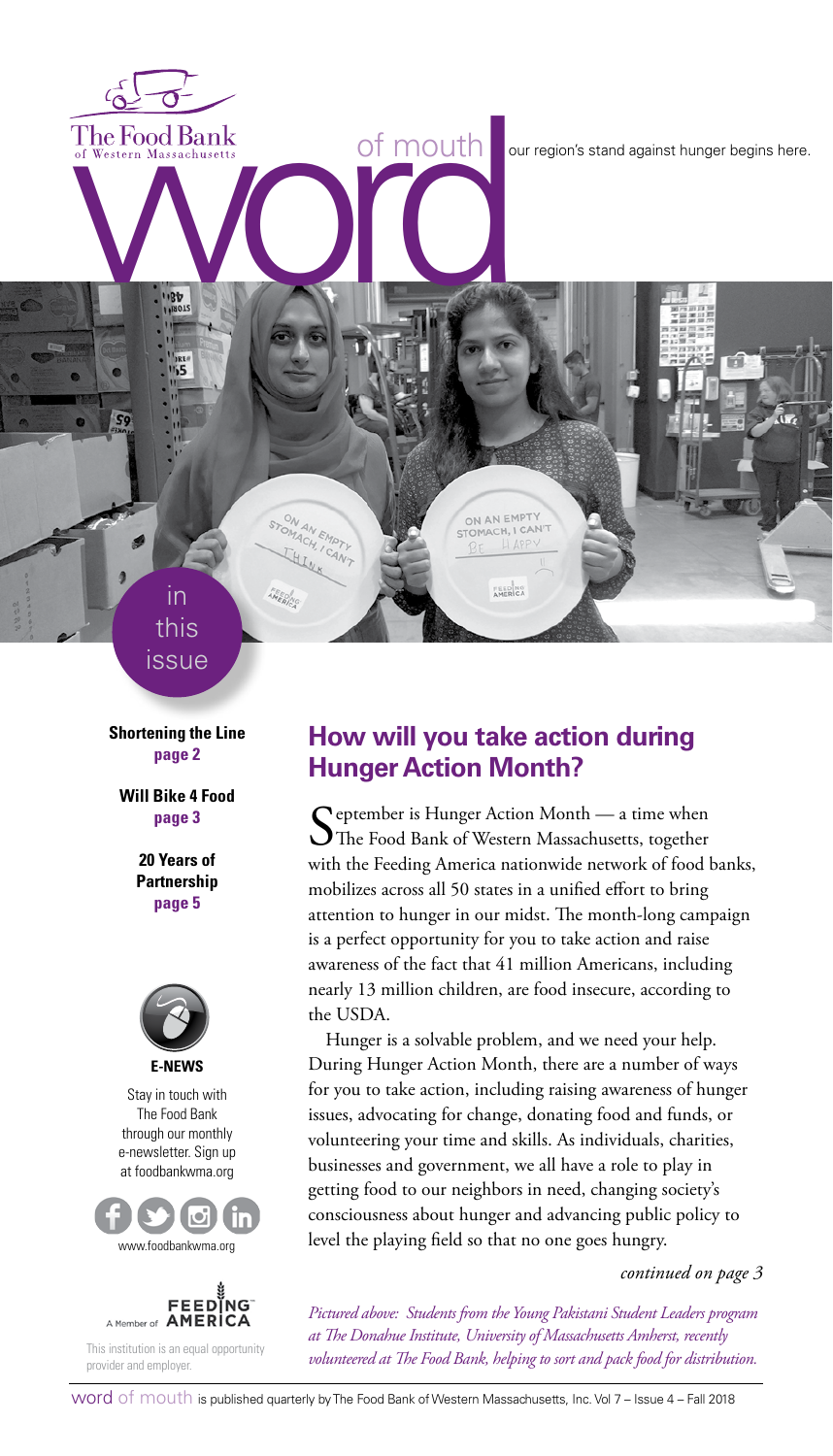

Executive Director Andrew Morehouse

Dear Friends,

Recently, I spoke to a group of elders at Loomis Village (a retirement community in South Hadley) about hunger in western Massachusetts. Toward the end of the presentation, I asked the residents to share any

*"She recalled feeling very ashamed … it's not right that people go hungry in this country due to no fault of their own"*

stories of people in their lives who struggled with feeding themselves. A couple of people talked about their experience volunteering at food pantries. After the event had ended, one elder approached me quite unsettled. With tears in her eyes, she confessed that she was a child during the Great Depression of the 1930s and remembered going hungry because her parents couldn't afford to buy enough food for the family. She recalled feeling very ashamed. She went on to say that it's not right that people go hungry in this country due to no fault of their own.

This is a perfect example of the widespread stigma associated with hunger that is so rampant in our society. To debunk the stereotypes and misconceptions about hunger that are often perpetuated in the media, The Food Bank is facilitating the kick off of the Coalition to End Hunger's region-wide media awareness campaign this September during national Hunger Action Month.

Led by a collaborative network of local leaders and organizations, the Coalition is focused on addressing the underlying causes of hunger to reduce the number of people who seek food assistance; in other words, to "shorten the line," rather than simply "feed the line." We believe both are essential strategies to confront hunger and food insecurity — not knowing where your next meal will come from. You can learn more about the Coalition by visiting its temporary website: *coalitiontoendhunger.org*. (A new website will be launching on September 10.)

During September's Hunger Action Month, not only can you get involved with the Coalition, but you can also participate in The Food Bank's many other initiatives. I encourage you also to visit our website: *foodbankwma.org/HAM*. We're calling on everyone to get involved to make dramatic change possible. Thank you for your continued support of our cause. ●

The mission of The Food Bank of Western Massachusetts is to feed our neighbors in need and lead the community to end hunger. Published by The Food Bank of Western Massachusetts, www.foodbankwma.org, info@foodbankwma.org, 413-247-9738 Executive Director, Andrew Morehouse • Word of Mouth Editor, Chris Wojcik • Contributing Writer, Lillian Baulding The Food Bank is committed to promoting cultural diversity through its board, staff, volunteers, and member agencies. This Institution is an equal opportunity provider. To file a complaint of discrimination write USDA, Director, Office of Civil Rights, Washington, DC 20250-9410.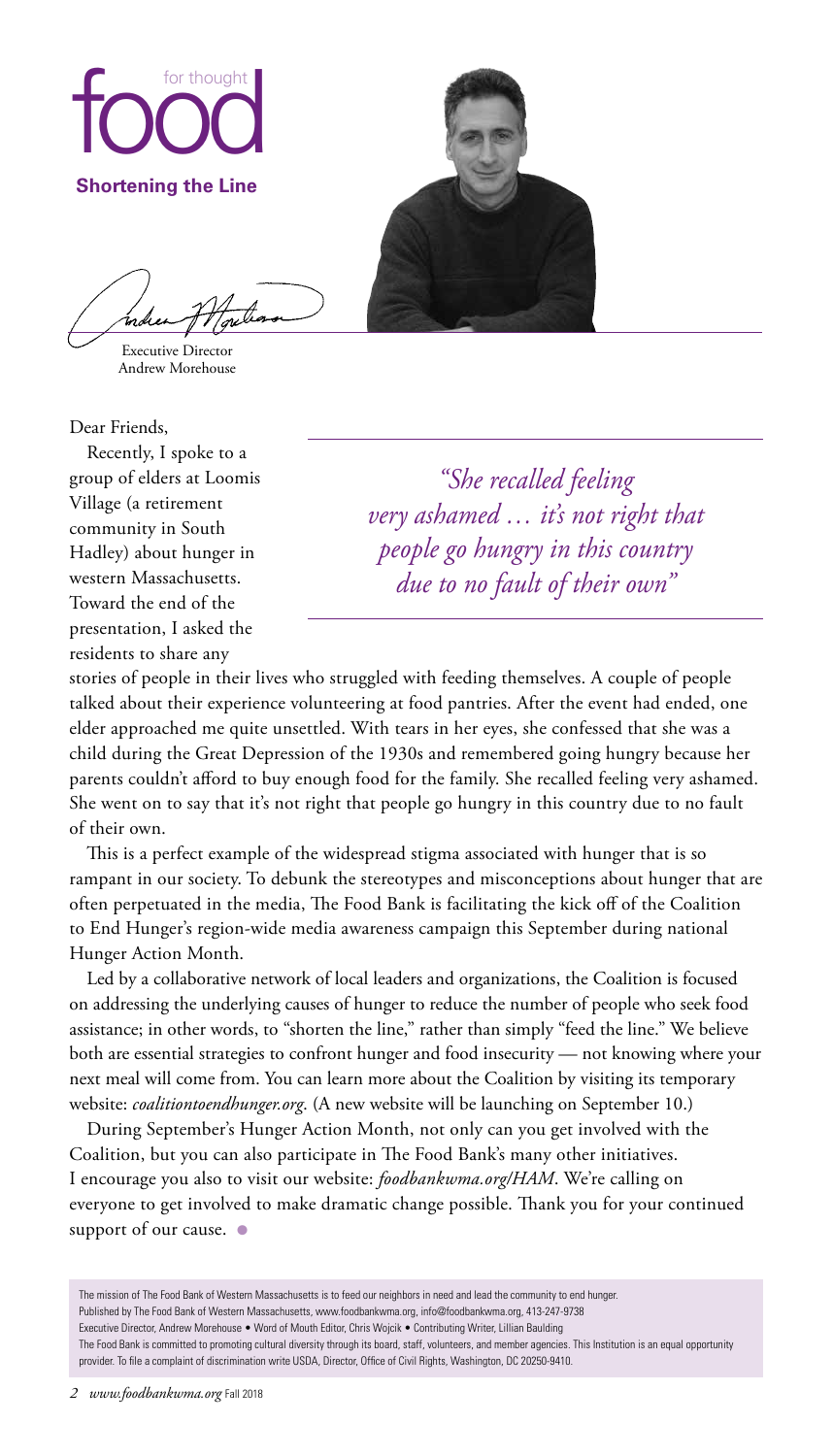

### **Four routes. One destination. A community without Hunger.**

Sunday, September 30, 2018 | Lion's Club Pavilion in Hatfield, MA **Register now at willbike4food.org**

For the eighth year, Will Bike 4 Food is providing a special opportunity for riders of all ages to enjoy a fun-filled day with other cyclists, while helping to feed our neighbors in need. With four different routes through the Pioneer Valley to choose from (10, 25, 50, or 100 miles), there's sure to be a ride that's perfect for all ages and riding abilities. You can choose to ride as an individual or recruit at least four family members, friends or co-workers to form a team.

Last year, more than 325 riders raised \$130,000 to prevent hunger in our region. We're counting on your support to exceed last year's success and help even more children, seniors, veterans and hard-working families put healthy food on their tables. When you ride in Will Bike 4 Food, you're also raising awareness of hunger and food insecurity in our area.

When you're done riding, you'll want to make sure you stay for the After-Party. We'll have a cookout with food from Smithsonian Caterers, including BBQ chicken, burgers, hot dogs and salads. Berkshire Brewing Company will be back to serve their selection of craft beer. There will also be music, games and more. Non-riders can join the fun, as tickets will be sold separately for the After-Party on our website.  $\bullet$ 

### **Volunteers needed**

Volunteering is a great way to support Will Bike 4 Food. Last year, approximately 100 volunteers helped to make the event run smoothly.

We have many opportunities available, including route patrol, water stop support, registration, food and beverage service, and many more.

If you would like to make a difference to families in need and have the time and enthusiasm to share, visit willbike4food.org.

### **Hunger Action Month continued from page 1**

To get started on these actions and learn about others, visit our website at foodbankwma.org/HAM:

**SEPT. 4 Breakfast at The Bank:** Join us for a light breakfast, a tour of our facility, a conversation about our work in strengthening the community, and opportunities for you to take action to support our efforts.

**SEPT. 8 Family Volunteer Day:** Family members of all ages are welcome to The Food Bank to sort and pack food for distribution throughout western Massachusetts. Just a couple hours of your time can help provide thousands of meals.

**SEPT. 13 Hunger Action Day:** Go Orange on Hunger Action Day by wearing orangecolored clothing and accessories to raise awareness. Be sure to share your Go Orange photos on social media using the hashtag #HungerAction.

**SEPT. 1–30 Fork It Over For Food:** All month long, we're partnering with local restaurants for a variety of fundraising promotions, including percent of sales and asking diners to make a donation at the end of their meal, all of which will support The Food Bank. Visit our website for a list of participating establishments.  $\bullet$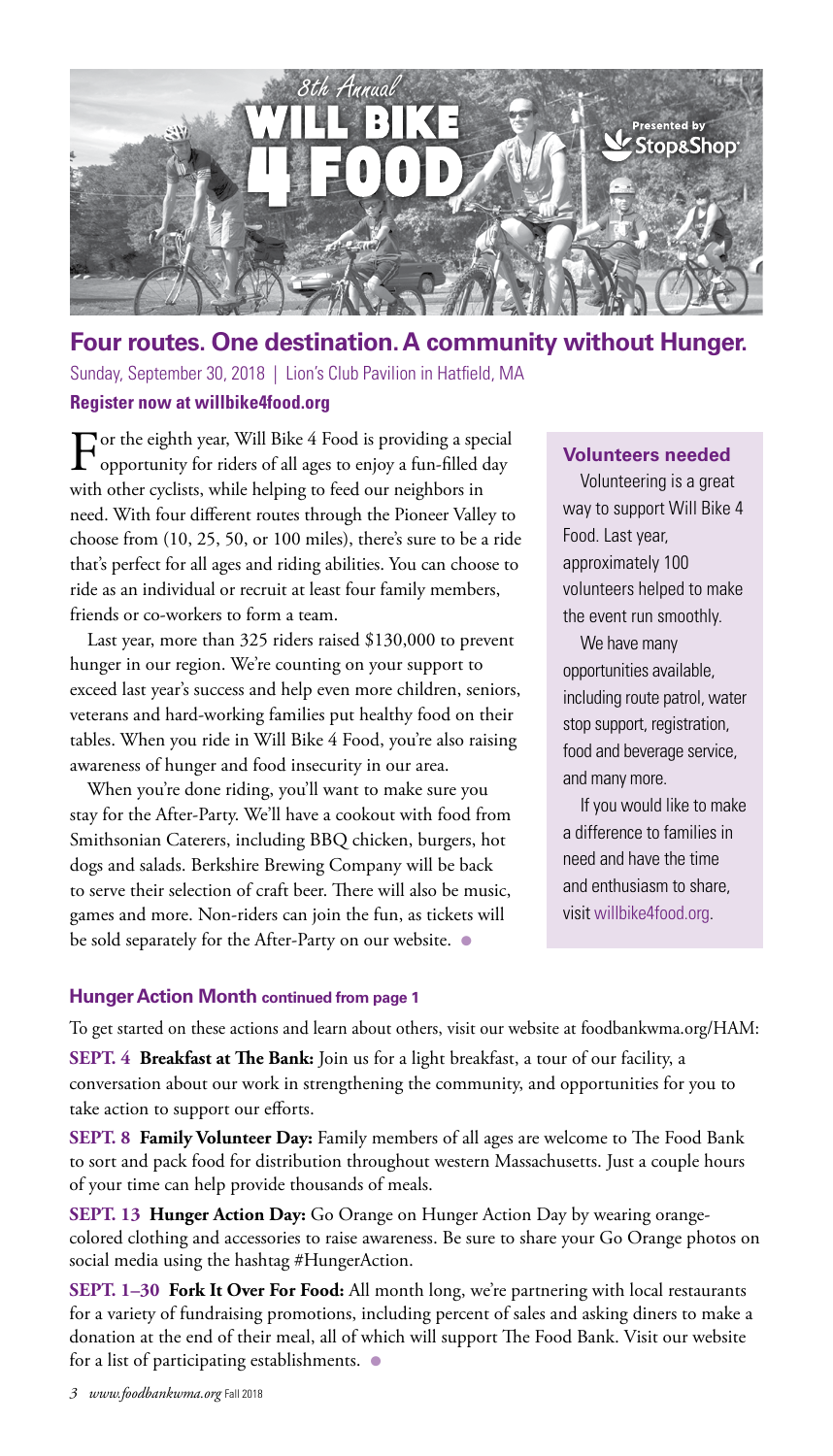## **It takes a village to serve the community**

s a volunteer in our Agency Relations department, Elaine Whitlock has an important role. For nearly two years, the retired academic journal editor has spent her Friday mornings at our office gathering content and organizing the layout for *NewsBites*, our weekly agency relations newsletter.

"I started … in the sorting room," she recalls. "I took two shifts a week for about a half a year, but then the cement floors were taking a toll. I was lucky enough to get a regular position in the Agency Relations department."

Serving as an information lifeline connecting The Food



*Food Bank volunteer, Elaine Whitlock.*

Bank to its member agencies of pantries, meal sites and social services organizations, *NewsBites* provides essential information on ordering, training workshops, hunger advocacy, and more. Having dependable volunteers like Elaine performing high-quality work is vital for keeping communications with member agencies running smoothly.

"I feel that The Food Bank provides a direct response to the hunger problem," Elaine adds. "It feels like a great fit. It's an atmosphere in which employees know they are doing good work and that it takes a village to serve the community."

Our volunteers play a critical role in the collective effort to end hunger in western Massachusetts. We have a variety of positions available for people looking to help strengthen our community. There's no better time to get started than during Hunger Action Month this September. Contact our volunteer coordinator at (413) 247-9738. ●

# **Mobile Food Bank expands into Franklin County with support from Stop & Shop Family Foundation**



On June 13, The Food Bank announced the launch of our newest Mobile Food Bank site, in partnership with Greenfield Housing Authority, at Oak Courts in Greenfield. This is the first Mobile Food Bank in Franklin County, where nearly 14,500 people already seek food assistance at our partner meal sites and food pantries. The continued expansion of the successful Mobile Food Bank is funded by a \$125,000 grant from Stop & Shop Family Foundation. The grant award comes as part of the grocery chain's Fighting Child Hunger initiative to increase access to nutritious food for children in need of healthier diets.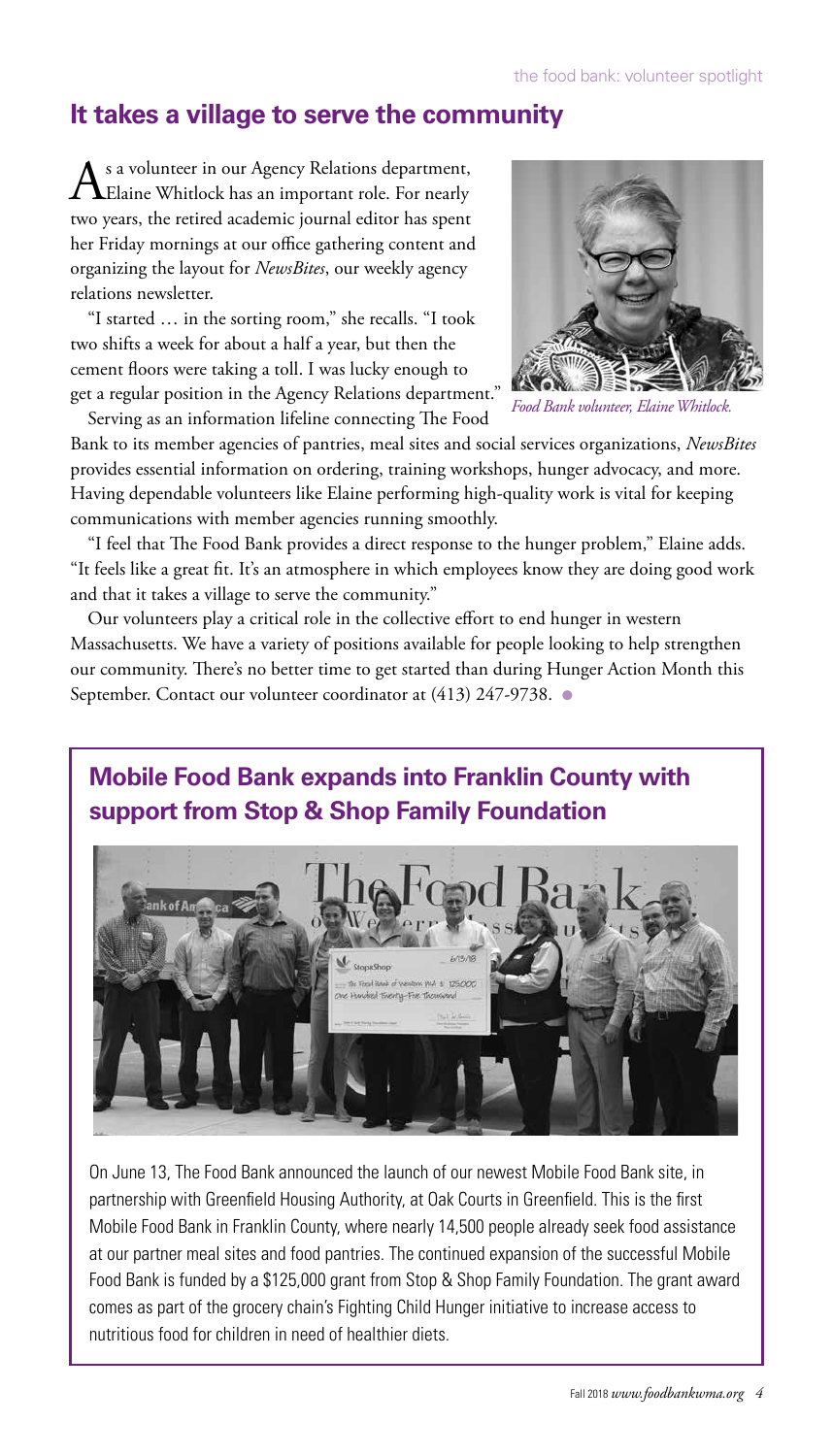# **Celebrating 20 years of partnership**

Since 1997, Berkshire<br>Brewing Company has held a special partnership with The Food Bank. The regional brewery has donated 10% of gross sales from their 'Shabadoo' Black & Tan Ale to support our mission. After twenty years of partnership, their contributions have provided more than 600,000 meals to our neighbors in need.

'Shabadoo' was originally created in 1997 to honor the brewery's friend, Joe Rizzuti, who was killed in a tragic



*Gary Bogoff, owner of Berkshire Brewing Company.*

accident. He was given the nickname "Shabadoo" by friends and employees of the brewery, and had a post-work ritual of having a special black & tan beer, blending Berkshire Brewing Company's Hoosac Tunnel Amber and Drayman's Porter. To honor his memory, they began bottling "Shabadoo Black & Tan" and donating a portion of the proceeds to The Food Bank. It seemed a fitting tribute to a man who was passionate about food.

"Because of Joe, there have been a lot of meals passed out to a lot of people in need around the valley," explains Gary Bogoff, owner of Berkshire Brewing Company. "So, we keep Joe alive through his beer."

To honor this special partnership, The Food Bank threw a National Donut Day Beer Pairing Party on June 1. Eight local donut shops, bakeries and restaurants created a special donut to pair with a selected Berkshire Brewing Company beer. Guests tried all of the pairings and voted for their favorite: Glazed Doughnut Shop's caramel-glazed apple fritter with spiced pecans, paired with Shabadoo Black & Tan. The event raised more than \$25,000. We thank everyone who came out to support this fun and important event. ●

### **25th Annual WAMDA 5K Run/Walk raises \$8,000 for The Food Bank**

This past spring, registered dietitians and nutritionists from the Western Area Massachusetts Dietetic Association (WAMDA) presented The Food Bank with a gift of \$8,000. The funds were raised at the annual WAMDA Fitness 5K Run/Walk and Health Fair, held in March. We are



incredibly grateful for the strong partnership we share with WAMDA and thank everyone who continues to support this great community event. This year's run/walk provided the equivalent of 24,000 meals for or food insecure households.